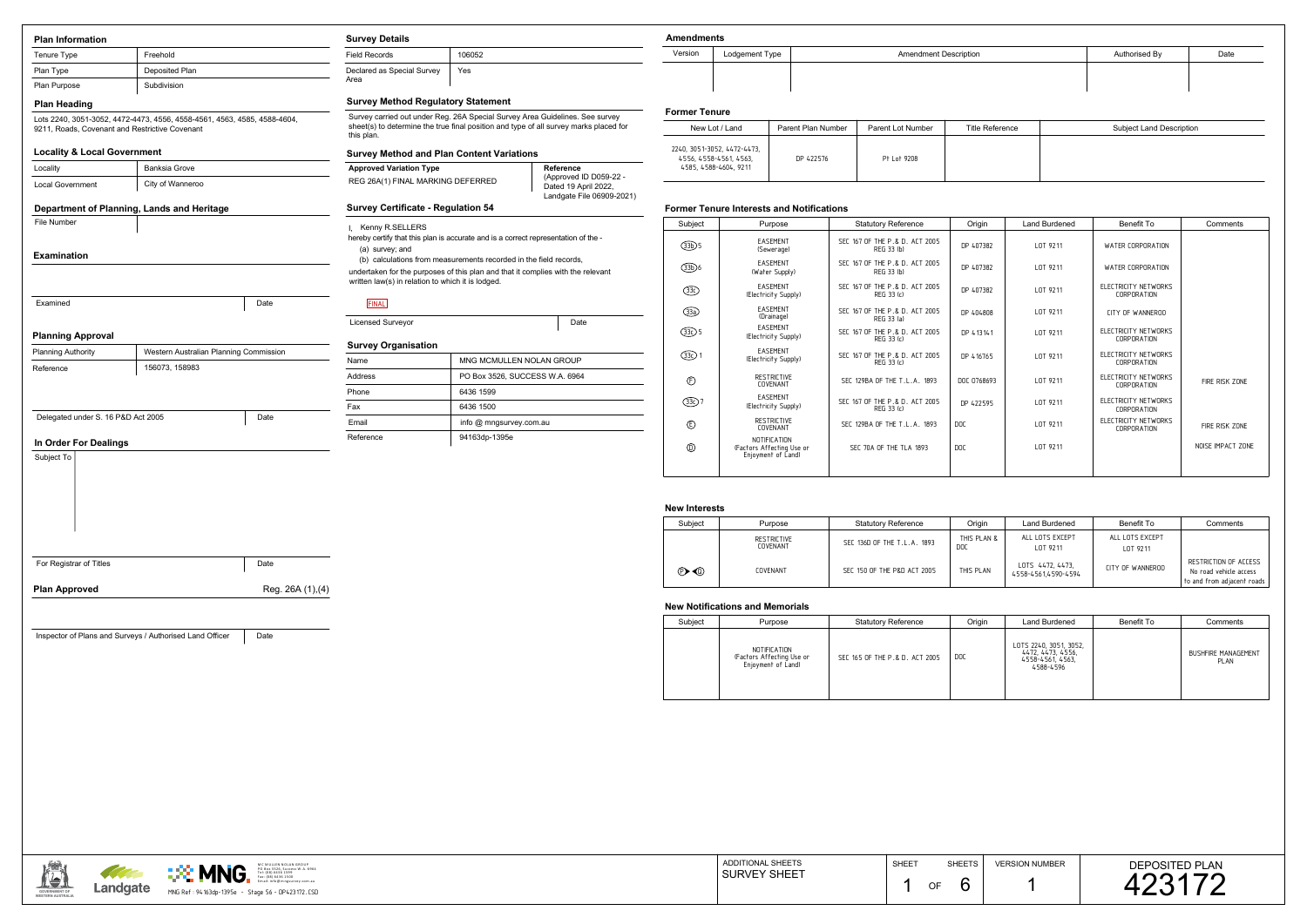



MC MULLEN NOLAN GROUP<br>PO Box 3526, Success W .A. 6964

LIMITED IN DEPTH TO 60.96 METRES

Not to Scale ENLARGEMENT 'B1'

GHOST GUM BOULEVARD







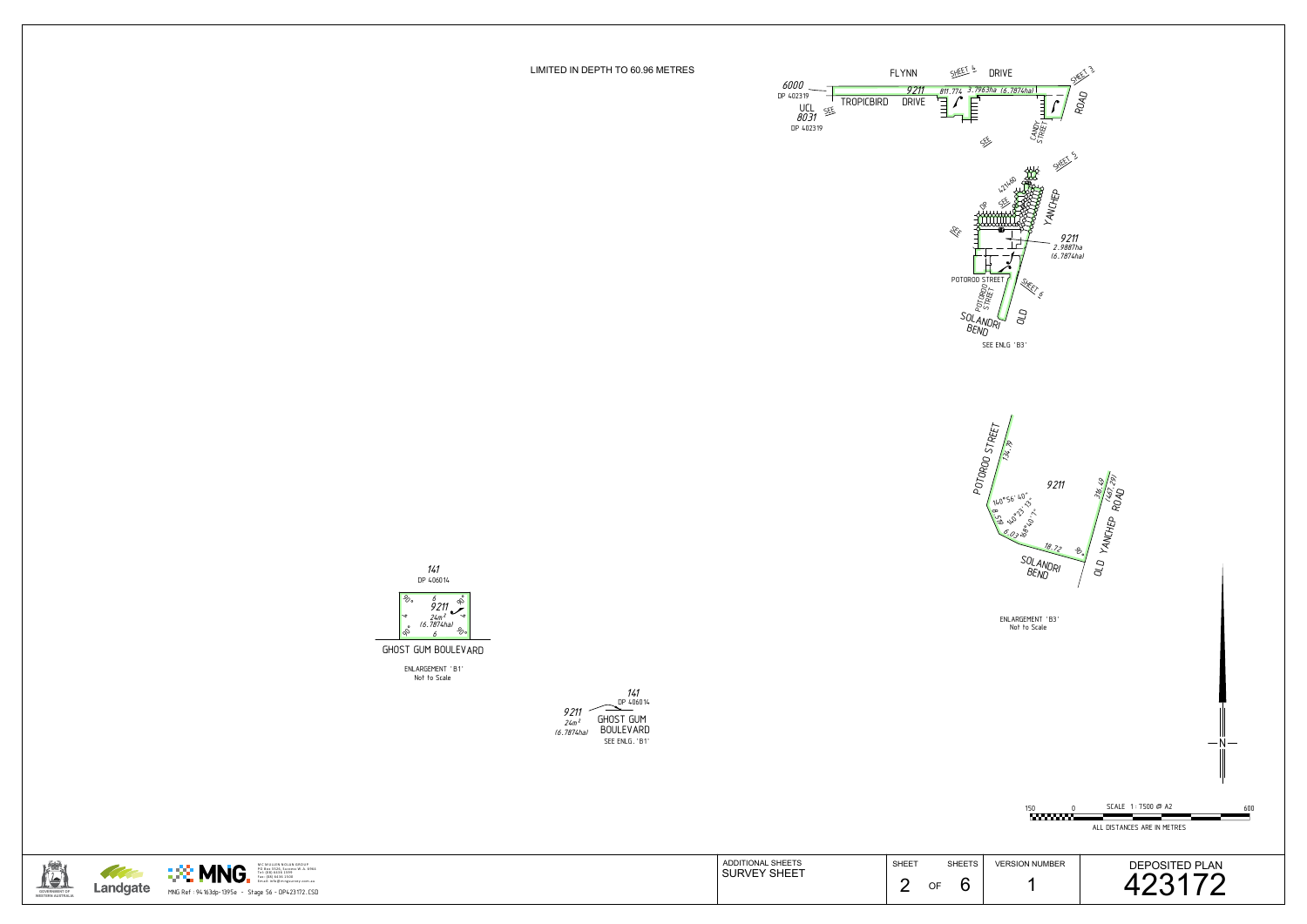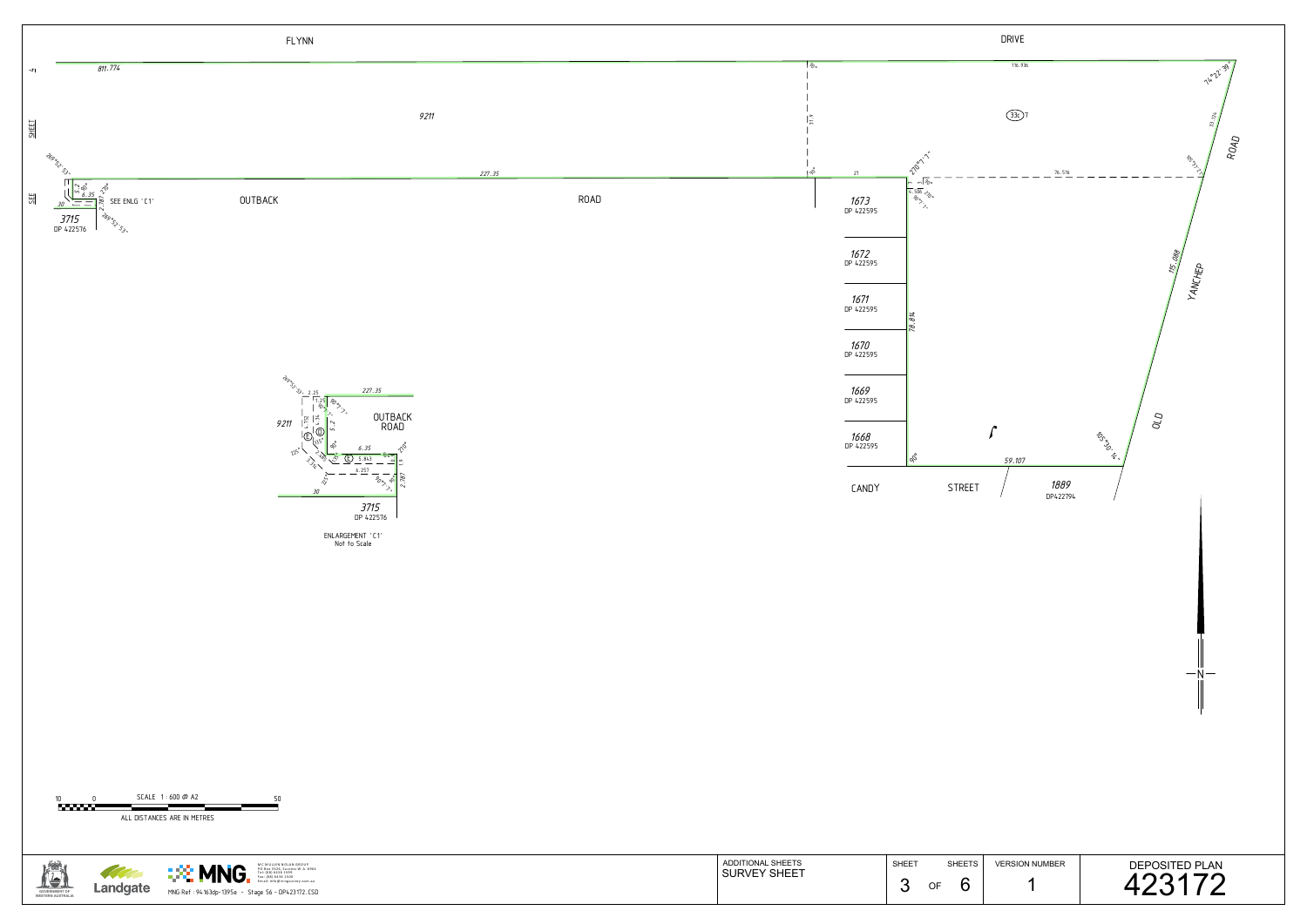

| <b>ADDITIONAL SHEETS</b> | <b>SHEET</b> | <b>SHEETS</b> | <b>VERSION NUMBER</b> | <b>DEPOSITED PLAN</b> |
|--------------------------|--------------|---------------|-----------------------|-----------------------|
| <b>SURVEY SHEET</b>      |              | OF            |                       |                       |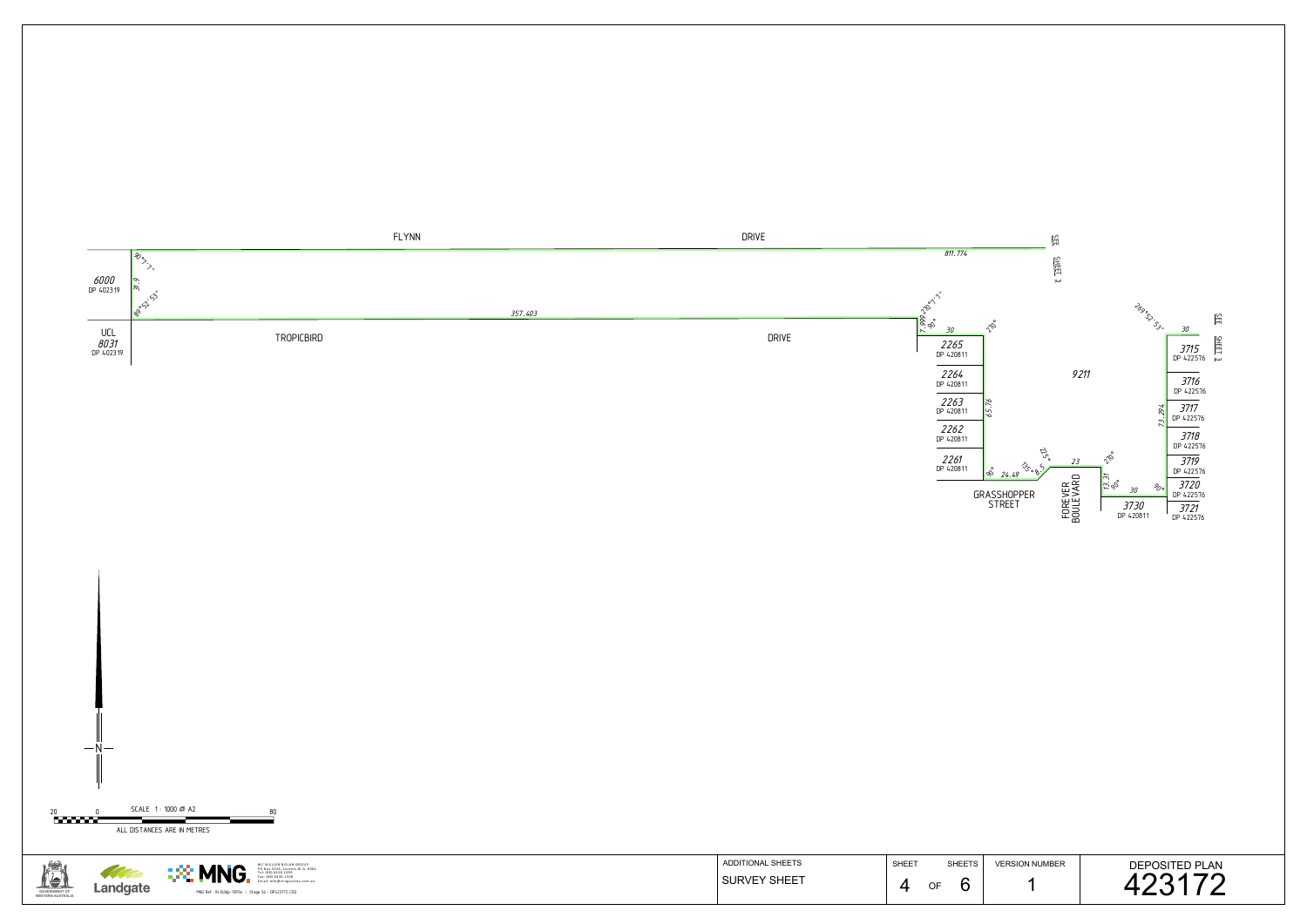![](_page_4_Picture_4.jpeg)

![](_page_4_Figure_0.jpeg)

![](_page_4_Figure_3.jpeg)

![](_page_4_Picture_5.jpeg)

MC MULLEN NOLAN GROUP<br>PO Box 3526, Success W .A. 6964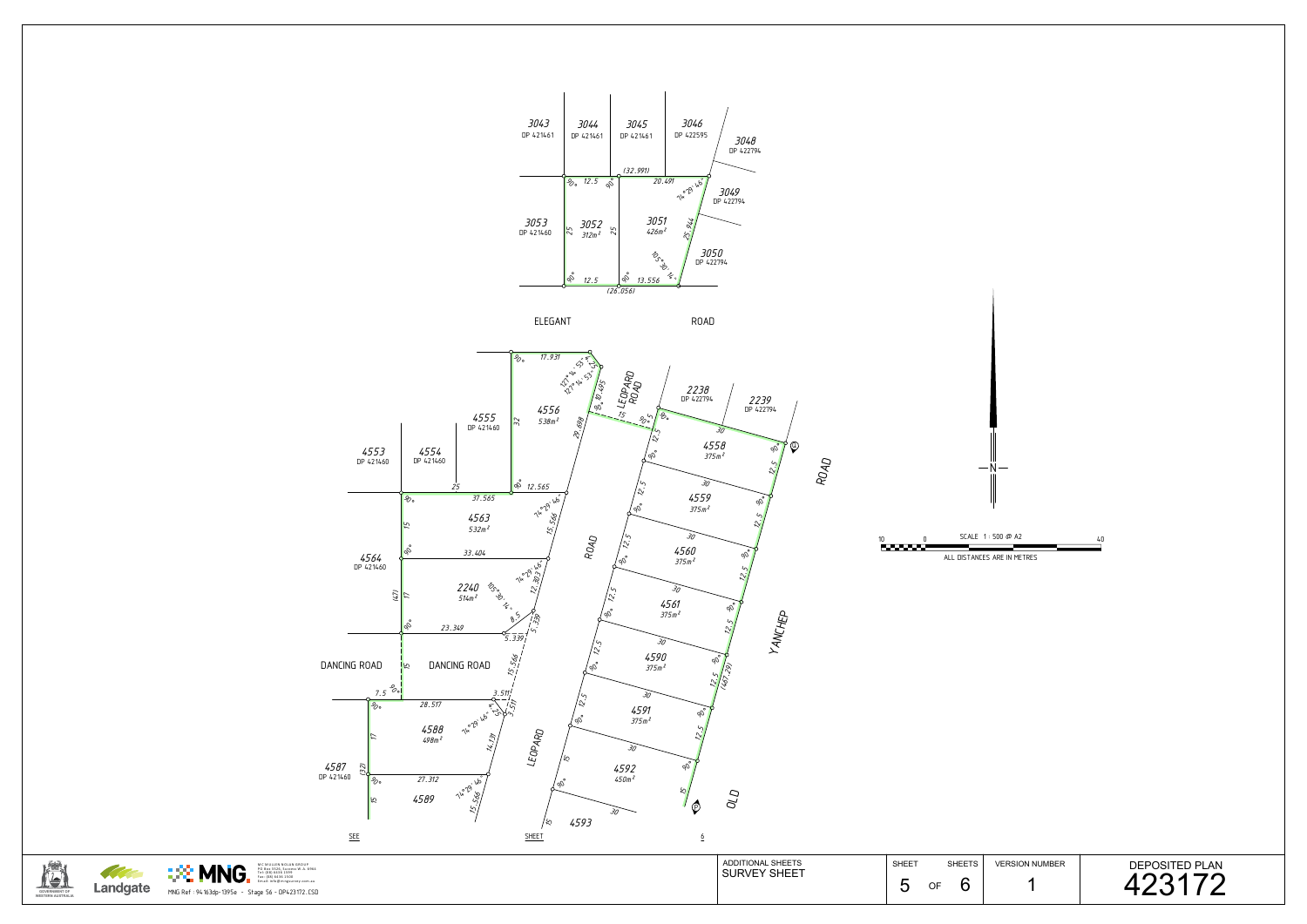![](_page_5_Figure_0.jpeg)

![](_page_5_Figure_1.jpeg)